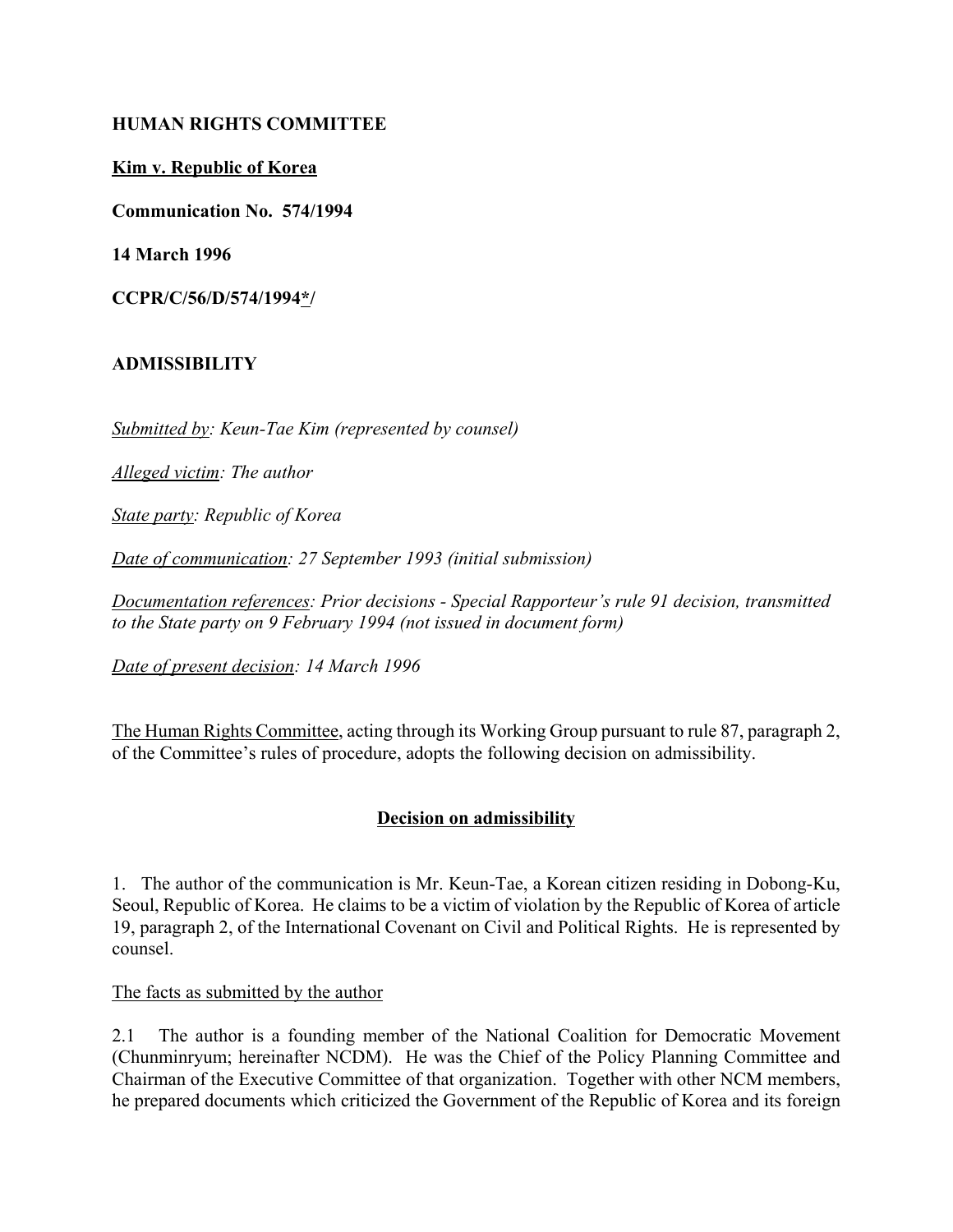allies, and appealed for national reunification. At the inaugural meeting of the NCDM on 21 January 1989, these documents were distributed and read out to approximately 4,000 participants; the author was arrested at the conclusion of the meeting.

2.2 On 24 August 1990, a single judge on the Criminal District Court of Seoul found the author guilty of offences against article 7, paragraphs 1 and 5, of the National Security Law, the Law on Assembly and Demonstrations and the Law on Repression of violent Activities, and sentenced him to three years' imprisonment and one year of suspension of eligibility. The Appeal Section of the same tribunal dismissed Mr. Kim's appeal on 11 January 1991, but reduced the sentence to two years' imprisonment. On 26 April 1991, the Supreme Court dismissed a further appeal. It is submitted that as the Constitutional Court had held, on 2 April 1990, that article 7, paragraphs 1 and 5, of the National Security Law, are not inconsistent with the Constitution, the author has exhausted all available domestic remedies.

2.3 The present complaint only relates to the author's conviction under article 7, paragraphs 1 and 5, of the National Security Law. Paragraph 1 provides that "any person who assists an anti-State" organization by praising or encouraging the activities of this organization, shall be punished". Paragraph 5 stipulates that "any person who produces or distributes documents, drawings or any other material(s) to the benefit of an anti-State organization, shall be punished". On 2 April 1990, the Constitutional Court held that these provisions are compatible with the Constitution as they are applied [only] when the security of the State is endangered, or when the incriminated activities undermine the basic democratic order.

2.4 Upon considering the author's previous presumed anti-State activities of which he had been convicted, 1/ the District Court judge came to the following conclusions:

- The communist rÈgime of North Korea is an anti-State organization, which was formed with the purpose of overturning the State, and purports to be a government. It has heaped slander on the reality of our country  $\ldots$ ";

- Despite being aware of all [of the above], the defendant [. . .] directed members from other organizations, such as the Seoul Council of National Democratic Movement, to produce leaflets containing  $[\dots]$ , and distributed said leaflets  $\dots$ ;

- The defendant produced and distributed said material with the object and purpose of siding with the activities of the communist régime of the North and thus benefiting (abetting) this anti-State organization";

2.5 The author appealed the judgement of 24 August 1990 on the following grounds;

- although the documents produced and distributed by him contain ideas resembling those which the régime of North Korea advocates, the judge misinterpreted the facts, as the overall message in the documents was "the accomplishment of reunification through independence and democratization". It thus cannot be said that the author either praised or encouraged the activities of North Korea, or that the contents of the documents were of direct benefit to the North Korean régime;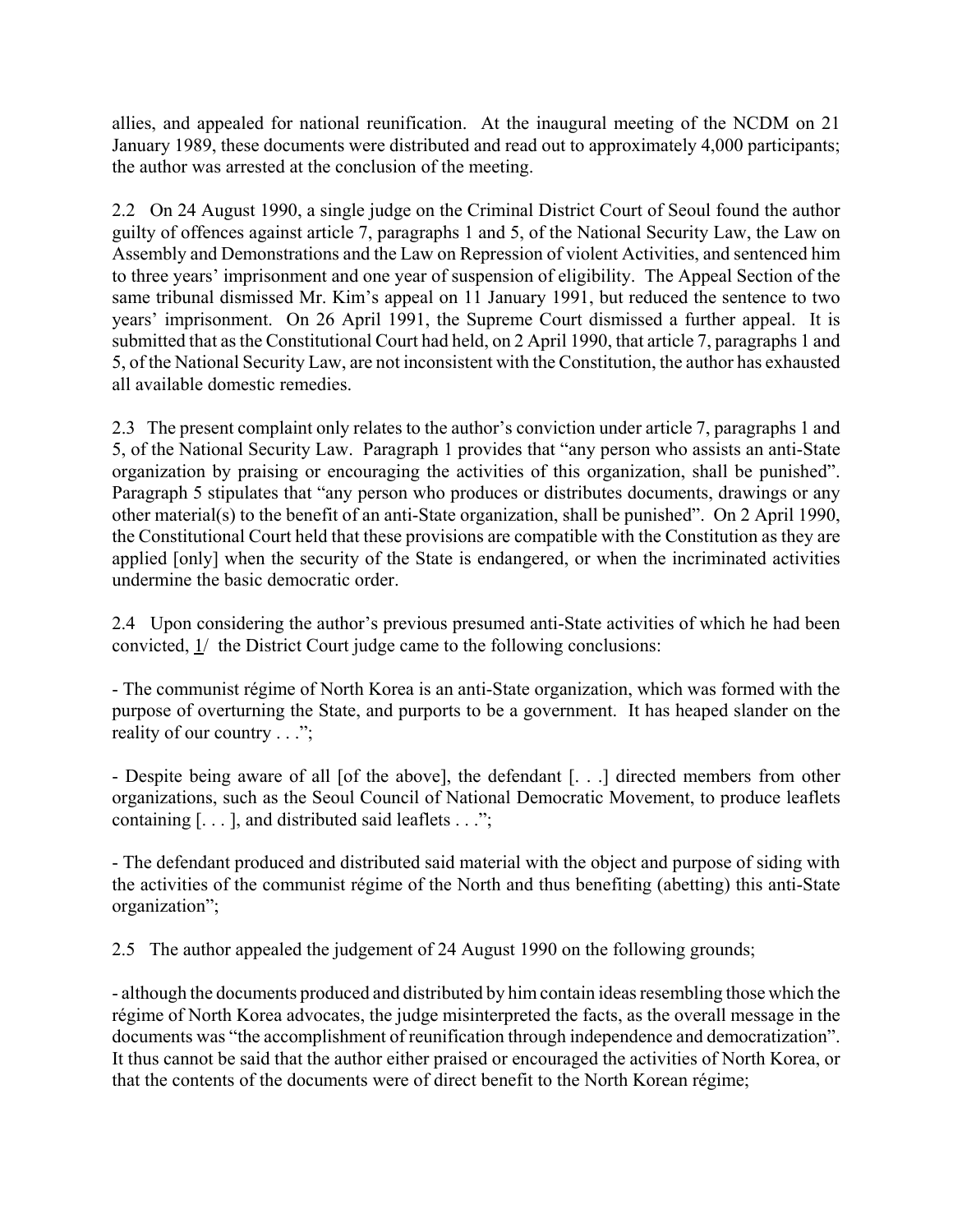- the prohibited acts and the concepts spelled out in paragraphs 1 and 5 of the article 7 of the National Security Law are defined in such broad and ambiguous terms that these provisions violated the principle of legality, that is, article 21, paragraph 1, of the Constitution, which provides that freedoms and rights of citizens may be restricted by law only when absolutely necessary for national security, maintenance of law and order, public welfare, and that such restrictions may not violate essential aspects of fundamental rights; and

- in light of the findings of the Constitutional Court, the application of these provisions should be suspended for activities which carry no obvious danger for national security or the survival of democratic order. Since the incriminated material was not produced and distributed with the purpose of praising North Korea, and further do not contain any information which would obviously endanger either survival or security of the Republic of Korea, or its democratic order, the author should not be punished.

2.6 As noted above, the Appeal Section of the District Court dismissed the author's appeal. His further appeal to the Supreme Court was based on the issue of whether he had in fact had the intent to support the activities of an anti-State organization. On 26 April 1991, the Supreme Court held that the mere knowledge [i.e. that such activities could be of benefit to North Koreal] was sufficient to establish the author's guilt.

2.7 On 10 May 1991, the National Assembly passed a number of amendments to the National Security Law; paragraphs 1 and 5 of article 7 were amended by the addition of the words "with the knowledge that it will endanger national security or survival, or the free and democratic order" to the previous provisions. This amended National Security Law was promulgated on 31 May 1991. The previous text of the law was however applied to the author's case.

# The complaint:

3.1 Counsel contends that although article 21, paragraph 1, of the Korean Constitution provides that "all citizens shall enjoy freedom of speech, press, assembly and association", article 7 of the National Security Law has often been applied to restrict freedom of thought, conscience or expression through speech or publication, by acts, association, etc. Under this provision, anyone who supports or thinks in positive terms about socialism, communism or the political system of North Korea is liable to punishment. It is further argued that there have been numerous cases in which this provision was applied to punish those who criticized government policies, because their criticism happened to be similar to that proffered by the North Korean régime against South Korea. In counsel's view, the author's case is a model of such abusive application of the National Security Law, in violation of article 19, paragraph 2, of the Covenant.

3.2 It is further argued that the courts' reasoning clearly shows how the National Security Law is manipulated to restrict freedom of expression, on the basis of the following considerations contrary to article 19 of the Covenant. First, the courts found that the author held opinions which were critical of the policies of the Government of the Republic of Korea; secondly, North Korea has criticized the Government of South Korea in that it distorts South Korean reality; thirdly, North Korea is characterized as an anti-State organization, which has been formed for the purpose of upstaging the government of South Korea (article 2 of the National Security Law); fourthly, the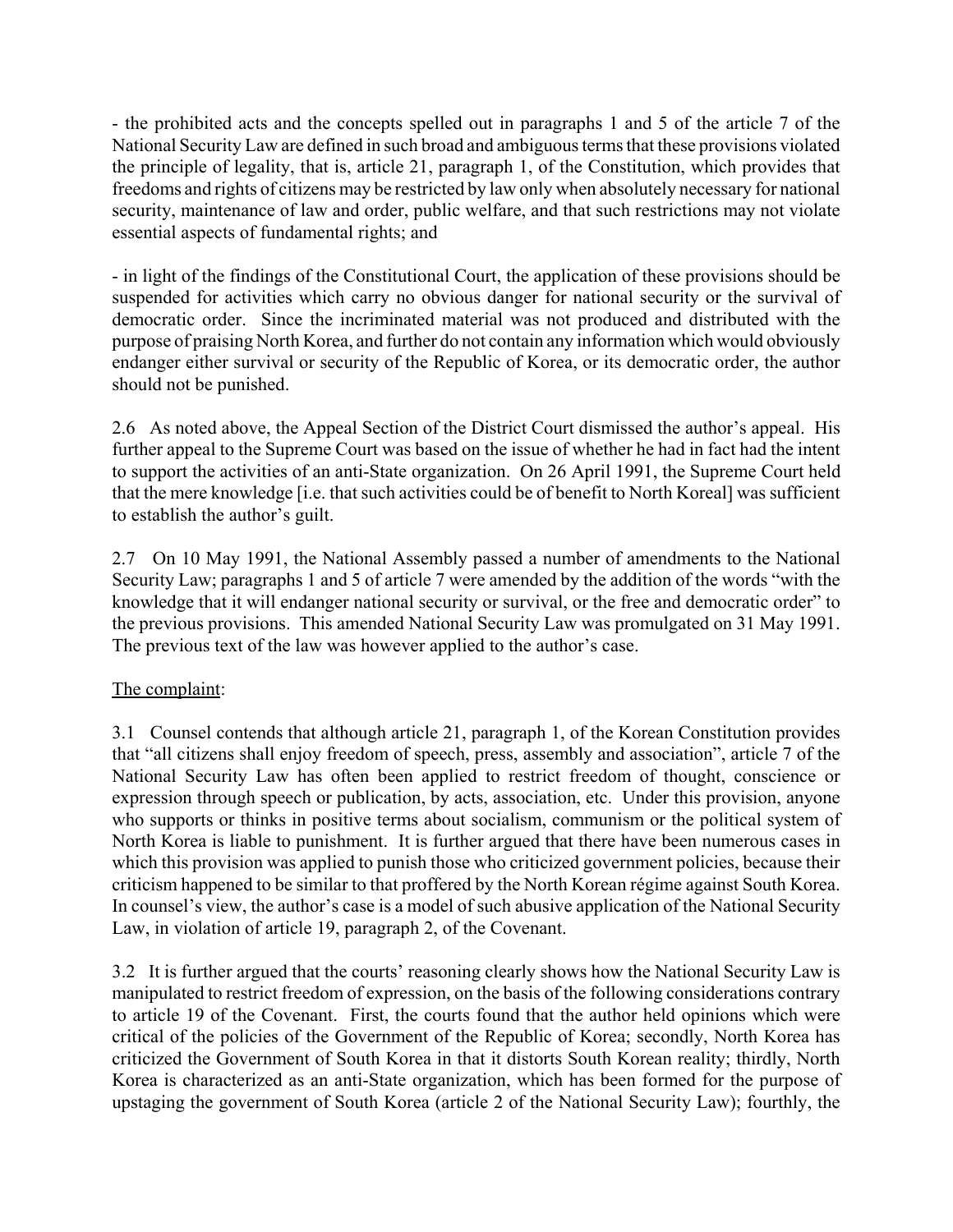author wrote and published material containing criticism similar to that voiced by North Korea vis-àvis South Korea; fifthly, the author must have known about that criticism; and, finally, the author's activities must have been undertaken for the benefit of North Korea and therefore amount to praise and encouragement of that country's régime.

3.3 Counsel refers to the Comments of the Human Rights Committee which were adopted after consideration of the initial report of the Republic of Korea under article 40 of the Covenant. 2/ Here, the Committee observed that:

[Its] main concern relates to the continued operation of the National Security Law. Although the particular situation in which the Republic of Korea finds itself has implications on public order in the country, its influence ought not to be overestimated. The Committee believes that ordinary laws and specifically applicable criminal laws should be sufficient to deal with offences against national security. Furthermore, some issues addressed by the National Security Law are defined in somewhat vague terms, allowing for broad interpretation that may result in sanctioning acts that may not truly be dangerous for State security [...] [T]he Committee recommends that the State party intensify its efforts to bring its legislation more into line with the provisions of the Covenant. To that end, a serious attempt ought to be made to phase out the National Security Law which the Committee perceives as a major obstacle to the full realization of the rights enshrined in the Covenant and, in the meantime, not to derogate from certain basic rights  $[...]$ .

3.4 Finally, it is contended that although the events for which the author was convicted and sentenced occurred before the entry into force of the Covenant for the Republic of Korea on 10 July 1990, the courts delivered their decisions in the case after that date and therefore should have applied article 19, paragraph 2, of the Covenant in the case.

# State party's information and observations on admissibility and author's comments thereon:

4.1 In its submission under rule 91 of the rules of procedure, the State party argues that as the communication is based on events which occurred prior to the entry into force of the Covenant for the Republic of Korea, the complaint is inadmissible ratione temporis inasmuch as it is based on these events.

4.2 The State party acknowledges that the author was found guilty on charges of violating the National Security Law from January 1989 to May 1990. It adds, however, that the complaint fails to mention that Mr. Kim was also convicted for organizing illegal demonstrations and instigating acts of violence on several occasions during the period from January 1989 to May 1990. During these demonstrations, according to the State party, participants "threw thousands of Molotov" cocktails and rocks at police stations, and other government offices. They also set 13 vehicles on fire and injured 134 policemen". These events all took place before 10 July 1990, date of entry into force of the Covenant for the State party: they are thus said to be outside the Committee's competence ratione temporis.

4.3 For events occurring after 10 July 1990, the question is whether the rights protected under the Covenant were guaranteed to Mr. Kim. The State party contends that all rights of Mr. Kim under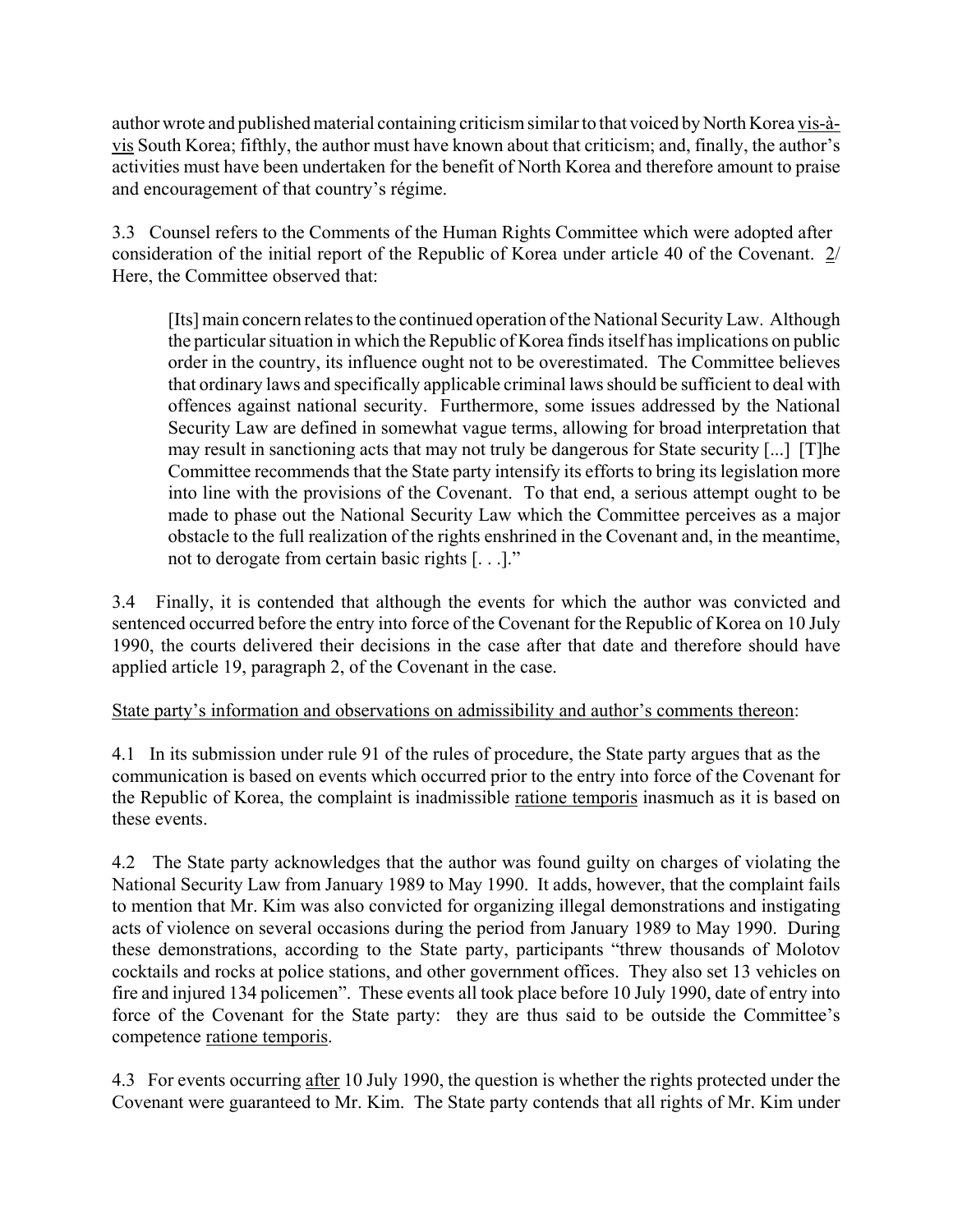the Covenant, in particular his rights under article 14, were observed between the date of his arrest (13 May 1990) and that of his release (12 August 1992).

4.4 Concerning the alleged violation of article 19, paragraph 2, of the Covenant, the State party argues that the author has failed to identify clearly the basis of his claim and that he has merely based it on the assumption that certain provisions of the National Security Law are incompatible with the Covenant, and that criminal charges based on these provisions of the National Security Law violate article 19, paragraph 2. The State party submits that such a claim is outside the Committee's scope of jurisdiction; it argues that under the Covenant and the Optional Protocol, the Committee cannot consider the (abstract) compatibility of a particular law, or the provisions of a State party's law, with the Covenant. Reference is made to the Views of the Human Rights Committee on communication No. 55/1979, 3/ which are said to support he State party's conclusions.

4.5 On the basis of the above, the State party requests the Committee to declare the communication inadmissible both ratione temporis, inasmuch as events prior to 10 July 1990 are concerned, and because of the author's failure to substantiate a violation of his rights under the Covenant for events which occurred after that date.

5.1 In his comments, the author notes that what is at issue in his case are not the events (i.e. before 10 July 1990) which initiated the violations of his rights, but the subsequent judicial procedures which led to his conviction by the courts. Thus, he was punished, after the entry into force of the Covenant for the Republic of Korea for having contravened the National Security Law. He notes that as his activities were only the peaceful expression of his opinions and thoughts within the meaning of article 19, paragraph 2, of the Covenant, the State party had a duty to protect the peaceful exercise of this right. In this context, the State authorities and in particular the courts were duty-bound to apply the relevant provisions of the Covenant according to their ordinary meaning. In the instant case, the courts did not consider article 19, paragraph 2, of the Covenant when trying and convicting the author. In short, to punish the author for exercising his right to freedom of expression after the Covenant became effective for the Republic of Korea entailed a violation of his right under article 19, paragraph 2.

5.2 Counsel observes that the so-called illegal demonstrations and acts of violence referred to by the State party are irrelevant to the instant case; what he raises before the Committee does not concern the occasions on which he was punished for having organized demonstrations. This does not mean, counsel adds, that his client's conviction under the Law on Demonstrations and Assembly were reasonably and proper: it is said to be common that leaders of opposition groups in the Republic of Korea are convicted for each and every demonstration staged anywhere in the country, under an "implied conspiracy theory".

5.3 The author reiterates that he was not raised the issue of the National Security Law's compatibility with the Covenant. He does indeed express his view that, as the Committee acknowledged in its Concluding comments on the State party's initial report, the said law remains a serious obstacle to the full realization of Covenant rights. However, he stresses that his communication concerns "solely the fact that he was punished for his peaceful exercise of the right to freedom of expression, in violation of article 19, paragraph 2, of the Covenant".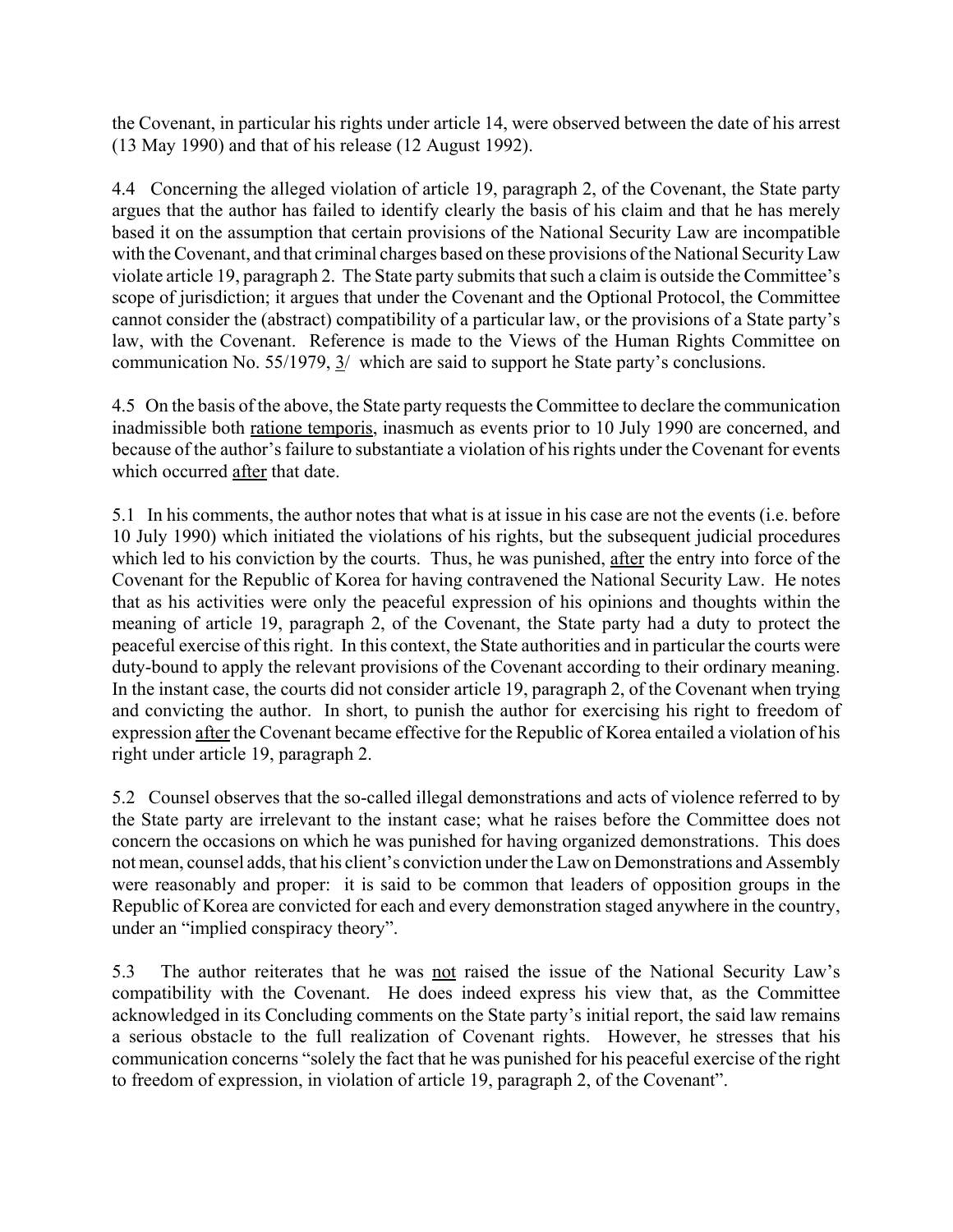Admissibility considerations:

6.1 Before considering any claims contained in a communication, the Human Rights Committee must, in accordance with rule 87 of its rules of procedure, decide whether or not it is admissible under the Optional Protocol to the Covenant.

6.2 The Committee has taken note of the State party's argument that as the present case is based on events which occurred prior to the entry into force of the Covenant and the Optional Protocol for the Republic of Korea, it should be deemed inadmissible ratione temporis. In the present case the Committee does not have to refer to its jurisprudence under which the effects of a violation that continue after the Covenant entered into force for the State party may themselves constitute a violation of the Covenant. The reason here is that the violation alleged by the author was his conviction under the National Security Law. As this conviction took place after the entry into force of the Covenant on 10 July 1990 (24 August 1990 for conviction; 11 January 1991 for the appeal, and 26 April 1991 for the Supreme Court's judgement), the Committee is not precluded ratione temporis from considering the author's communication.

6.3 The State party has argued that the author's rights were fully protected during the judicial procedures against him, and that he is challenging in general terms the compatibility of the National Security Law with the Covenant. The Committee does not share this assessment. The author claims that he was convicted under article 7, paragraphs 1 and 5, of the National Security Law, for mere acts of expression. He further claims, and has substantiated these claims by forwarding the judgements of the courts that convicted him and heard his appeals, that no proof was presented either of specific intention to endanger state security, or of any actual harm caused thereto. These claims do not amount to an abstract challenge of the compatibility of the National Security Law with the Covenant, but to an argument that the author has been the victim of a violation by the State party of his right to freedom of expression under article 19 of the Covenant. This argument has been sufficiently substantiated to require an answer by the State party on the merits.

6.4 The Committee is satisfied, on the basis of the material before it, that the author has exhausted all available domestic remedies within the meaning of article 5, paragraph 2, of the Optional Protocol; it notes in this context that the State party has not objected to the admissibility of the case on this ground.

7. The Human Rights Committee therefore decides:

(a) That the communication is admissible inasmuch as it appears to raise issues under article 19 of the Covenant;

(b) That, in accordance with article 4, paragraph 2, of the Optional Protocol, the State party shall be requested to submit to the Committee, within six months of the date of the transmittal to it of this decision, written explanations or statements clarifying the matter and the measures, if any, that may have been taken by it;

(c) That any explanations or statements received from the State party shall be communicated by the Secretary-General under rule 93, paragraph 3, of the Committee's rules of procedure, to the